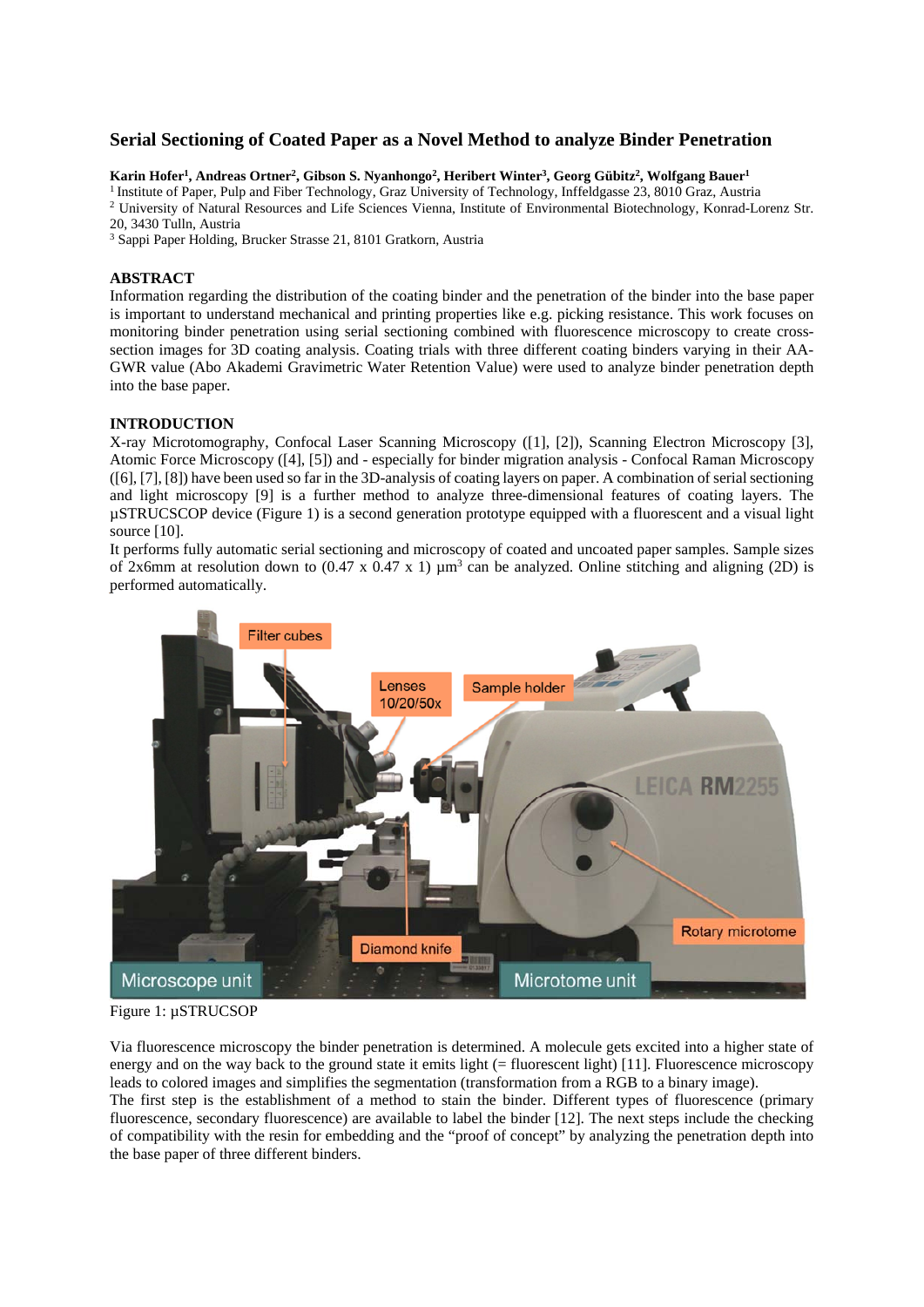### **MATERIALS AND METHODS**

### **Coating Color Preparation and Coating Process**

Ground calcium carbonate ( $90\% < 2\mu$ m) was mixed with binder and distilled water. Three different binders (see Table 1) were used varying in their AA-GWR value (Abo Akademi Gravimetric Water Retention Value). The target solid content of the coating color was 60%. The pH was adjusted to 9. The coating process was performed with a manual rod coater. As base paper, laboratory handsheets with a grammage of  $80g/m<sup>2</sup>$  made out of short fiber sulfate pulp with a low Kappa number (free of fluorescence) were used.

Table 1: The three different binders and their ABO WRV

| Type     | $AA - GWR$ value [g/m <sup>2</sup> ] |
|----------|--------------------------------------|
| Binder A |                                      |
| Binder B |                                      |
| Binder C |                                      |

### **Sample Preparation**

Paper samples are cut into pieces of 8x15mm and infiltrated with TechnoVit 7100 (Sanova). This solution has been stained with Sudan Black (Roth) (0.3 mass%) and stirred for 45 minutes. Samples are infiltrated in a plastic vacuum exsiccator, and a vacuum pump is switched on and off for 4 hours in intervals of 15 minutes. Infiltrated paper samples are embedded in gelatin capsules with stained TechnoVit 7100. Hardening time was 12 hours. Samples were then polished.

### **Microtomy, Image Creation and Analysis**

Embedded samples were precut with a glass knife and then cut with a 4mm diamond knife (Diatome). The slice thickness was set to 4µm and 100 cuts were performed. For fluorescence microscopy a GFP-filter was used. Images with a dimension of 0.5x5.4mm were taken and stitched and aligned automatically. Images were transformed to binary images using ImageJ and penetration depth into the base paper was calculated (adapted method described in [9]).

### **RESULTS AND DISCUSSION**



Figure 2: Cross-sections of coated papers (VIS – standard light microscope image, GFP – UV light microscope image) using binders with different AA-GWR

Figure 2 shows the visual light image (BF) and the UV light image (GFP) of each binder. The coating layer can be seen on the left side of the BF image. To visualize the binder penetration depth into the base paper the contour of the BF image was superposed with the GFP image (white line).

Figure 2 shows that Binder A has the lowest and Binder C has the highest penetration depth into the base paper. Due to the fact that a lower water retention value leads to less binder penetrating into the base paper the water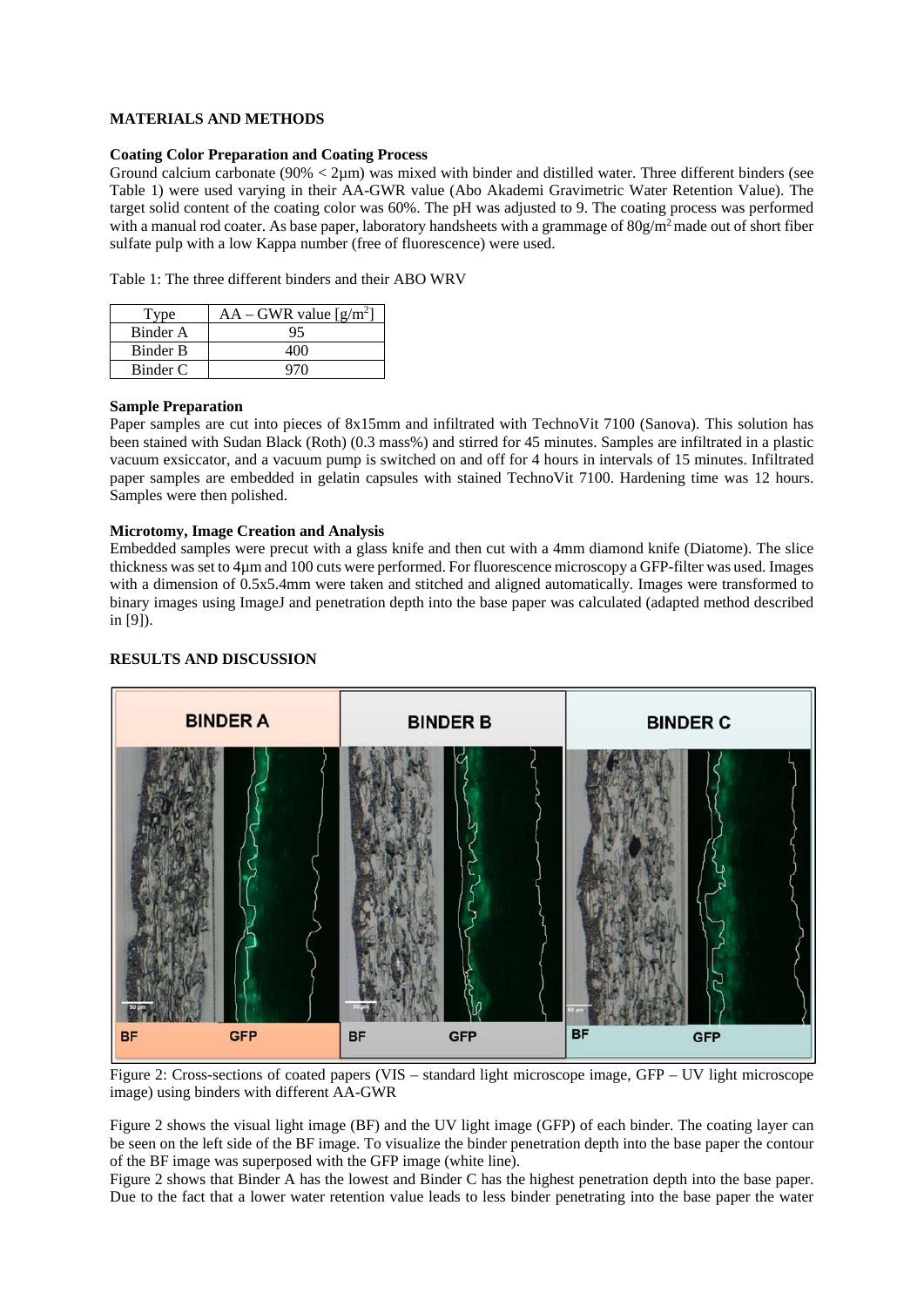retention value is consistent with the microtome images analyzed. The coating layer with Binder C is not fluorescent anymore because all of the binder penetrated into the base paper. This is an extreme case of binder penetration and this kind of binder cannot be used in conventional coating application.

Table 2: 3D data analysis of binder penetration depth

| <b>Sample</b> | Penetration depth into the base |
|---------------|---------------------------------|
|               | paper[µm]                       |
| Binder A      | 16.9                            |
| Binder B      | 21.0                            |
| Binder C      | 311                             |

In Table 2 the results of the 3D data analysis of an image stack are presented. Binder A shows a penetration value of 16.9µm compared to Binder C with 31.1µm. The binder follows the water which cannot be retained in the coating color into the porous system of the base paper. The lower the retention of water of the coating color is the deeper the binder penetrates into the base paper (see Binder C in Table 2).

Figure 3 shows the distribution curves of binder penetration into the base paper. Binder A and B show a narrow distribution and in comparison Binder C has a broad distribution.



Figure 3: Distribution curves of binder penetration into the base paper

#### **CONCLUSION AND OUTLOOK**

In conclusion serial sectioning of fluorescent coating layers is an appropriate method to get information about the binder penetration into the base paper. Cross-section images and 3D data analysis of an image stack can be correlated with water retention values of the coating colors. An important step regarding the establishment of this new binder penetration analysis method is the development of the staining process of each binder. So far just natural binders were analyzed. In the future staining the most used conventional binder latex will be an important issue. Influences of coating application and drying method need to be investigated too.

#### **ACKNOWLEDGEMENTS**

The authors acknowledge the industrial partners Sappi Gratkorn, Heinzel Pulp Pöls, Norske Skog Bruck and Mondi Frantschach, the Austrian Research Promotion Agency (FFG), COMET, BMVIT, BMWFJ, Country Styria and Carinthia for the financial support of the K-project Flippr°.

#### **LITERATURE**

1. Jang H.F.; Robertson A.G.; Seth R.S., Optical sectioning of pulp fibers using confocal scanning laser microscopy, Tappi Journal, Vol. 74, 1991, pp. 217 – 219

2. Ozaki Y.; Bousfield D.; Shaler S., Three-dimensional observation of coated paper by confocal laser scanning microscope, Tappi Journal, Vol. 5, Iss. 2, 2006, pp. 3 – 8